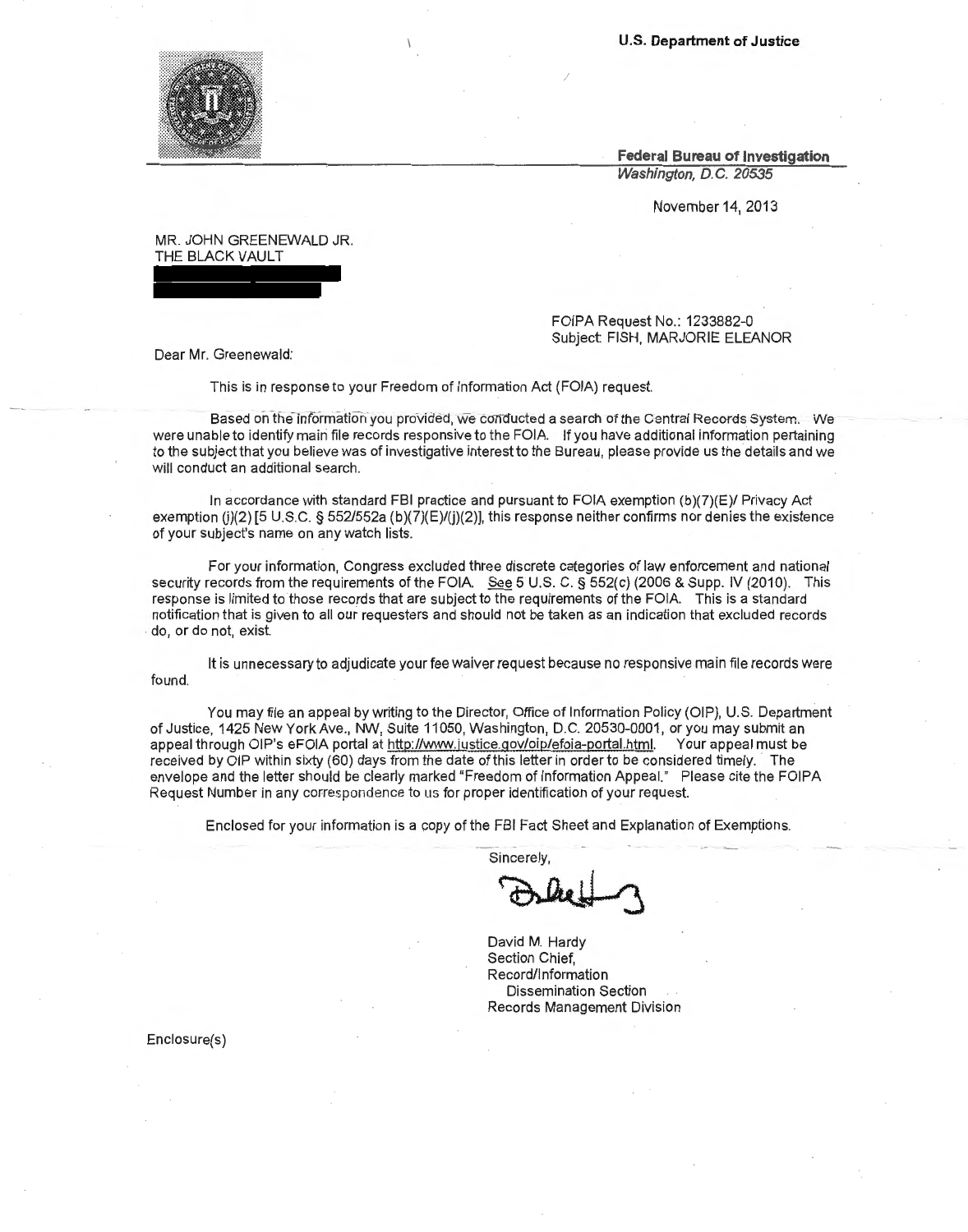

# **FBI FACT SHEET**

- The primary function of the FBI is national security.
- The FBI does not keep a file on every citizen of the United States.
- The FBI was not established until 1908 and we have very few records prior to the 1920s.
- FBI files generally contain reports of FBI investigations of a wide range of matters, including counterterrorism, counter-intelligence, cyber crime, public corruption, civil rights, organized crime, white collar crime, major thefts, violent crime, and applicants.
- The FBI does not issue clearances or non-clearances for anyone other than its own personnel or persons having access to FBI facilities. Background investigations for security clearances are conducted by many different Government agencies. Persons who received a clearance while in the military or employed with some other government agency should contact that entity. Most government agencies have websites which are accessible on the internet which have their contact information.
- An identification record or "rap sheet" is NOT the same as an "FBI file." It is a listing of information taken from fingerprint cards and related documents submitted to the FBI in connection with arrests, federal employment, naturalization or military service. The subject of a "rap sheet" may obtain a copy by submitting a written request to FBI, Criminal Justice Information Services (CJIS) Division, Record Request, 1000 Custer Hollow Road, Clarksburg, West Virginia 26306. Along with a specific written request, the individual must submit a new full set of his/her fingerprints in order to locate the record, establish positive identification, and ensure that an individual's records are not disseminated to an unauthorized person. The fingerprint submission must include the subject's name. date and place of birth. There is a required fee of \$18 for this service, which must be submitted by money order or certified check made payable to the Treasury of the United States. A credit card payment option is also available. Forms for this option and additional directions may be obtained by accessing the FBI Web site at www.fbi.gov/about-us/cjis/background-checks/background\_checks.
- The National Name Check Program (NNCP) conducts a search of the FBI's Universal Index (UNI) to identify any information contained in FBI records that may be associated with an individual and provides the results of that search to a requesting federal, state or local agency. Names are searched in a multitude of combinations and phonetic spellings to ensure all records are located. The NNCP also searches for both "main" and "cross reference" files. A main file is an entry that carries the name corresponding to the subject of a file, while a cross reference is merely a mention of an individual contained in a file. The results from a search of this magnitude can result in several "hits" and "idents" on an individual. In each instance where UNI has identified a name variation or reference, information must be reviewed to determine if it is applicable to the individual in question.
- The Record/Information Dissemination Section (RIDS) searches for records and provides copies of FBI files responsive to Freedom of Information or Privacy Act (FOIPA) requests for information. RIDS provides responsive documents to requesters seeking "reasonably described information." For a FOIPA search, the subject's name, event, activity, or business is searched to determine whether there is an associated investigative file. This is called a "main file search" and differs from the NNCP search.

## FOR GENERAL INFORMATION ABOUT THE FBI, VISIT OUR WEBSITE AT www.fbi.gov

7/1/13